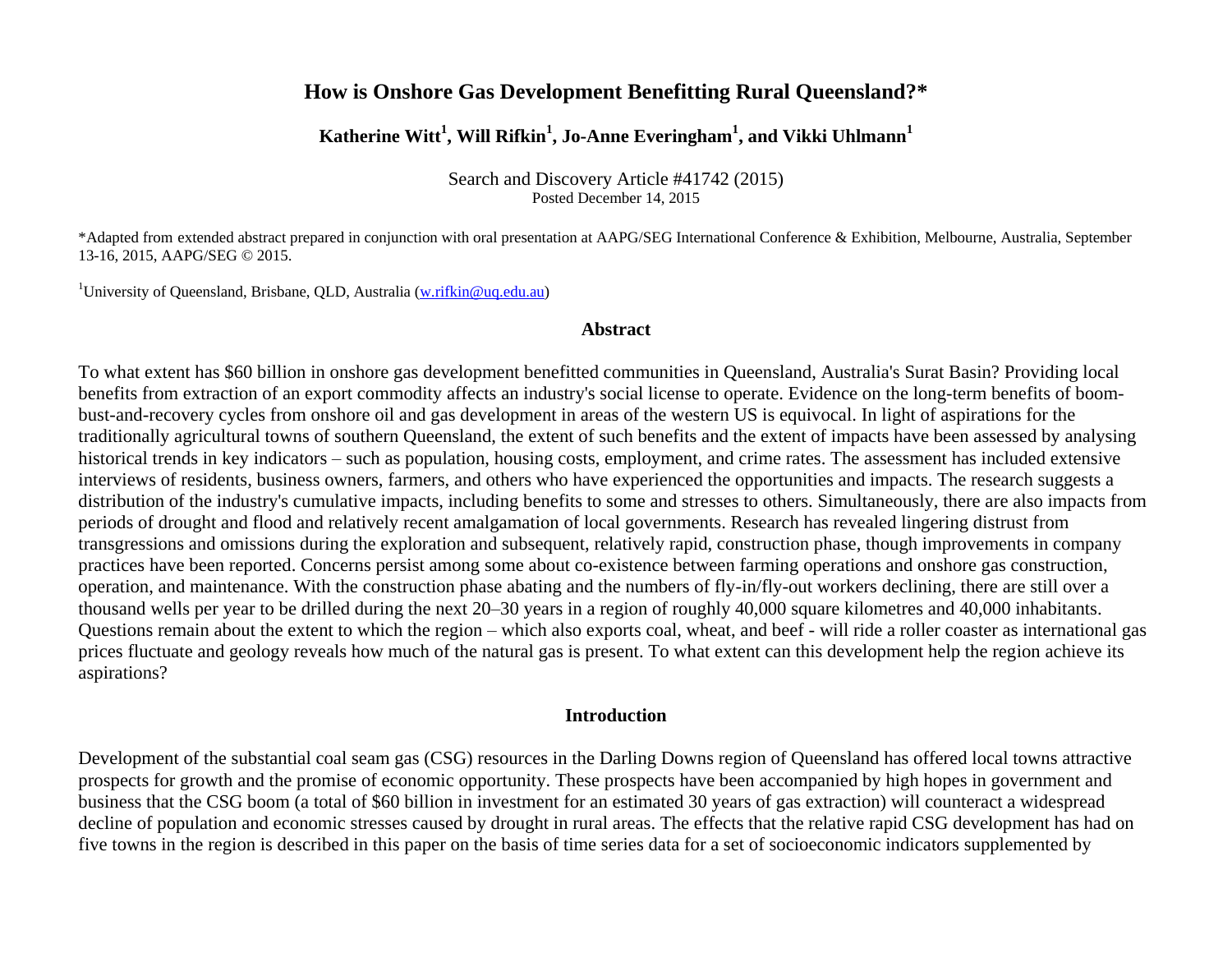interviews of key local stakeholders. Our analysis suggests valuable lessons for the future of this region and other regions facing such extensive resource development.

# **Impacts of Multiple Resource Projects**

The onshore gas operators in the region have undertaken measures that demonstrate a commitment to identifying and mitigating potentially negative social impacts as well as satisfying requirements of conditions of approval agreed on with the State of Queensland's Coordinator-General. Despite these measures, the social impact management plans (SIMPs) developed for each project are typically centered on the effects of one project joint venture and its contractors with a focus on the towns central to their construction activities. The aggregated, 'cumulative' impacts of CSG development across the region and over time need to be understood, because effects - and interventions designed to mitigate effects - interact in time and space and cannot be addressed in isolation (Franks, Brereton and Moran 2013; Everingham et al. 2013). Multiple projects in one region that are governed by different organisations, each of which has its own relationship to government and the nearby communities, add a degree of complexity that is characteristic of what scholars of public policy call 'wicked problems' (Head and Alford 2013). Put simply, wicked problems defy simple and consistent solutions.

Our research has identified a range of impacts during the CSG construction phase that have both positive and negative dimensions. Unemployment has dropped, but skills shortages have been felt. Housing prices have spiked, but population figures have moved steadily upward nonetheless. Reported crimes in some categories have increased, but they have remained steady in other categories.

An influx of non-resident workers in fluorescent work gear (referred to locally as 'glow worms') has changed the look and character of some towns. Also affecting the character of certain towns is an outward migration of older residents who took the opportunity to sell their house for a good price during a local real estate boom accompanying the project development. Local residents have reported that towns were losing their volunteering resources and their informal childcare providers. These results suggest a degree of 'social disruption' that is often found in rural communities experiencing rapid resource development (Freudenberg 1982; Smith, Krannich and Hunter 2001; Petkova et al. 2009; Jacquet and Kay 2014).

While many of the social and economic impacts of CSG development could be seen as obvious and expected, others could be characterised as indirect and unanticipated. Some of these impacts could become problematic if left unmanaged. For example, the pace and scale of development experienced in the Downs is unprecedented for an Australian regional area. Such rapid change can often lead to social instability, a reduction of community cohesiveness, and perceptions that individual and community wellbeing are in decline (Freudenberg 1982; Smith, Krannich and Hunter 2001; Walton, McCrae and Leonard 2014). Evidence of these changes suggests that the social evolution of the region has been presented with challenges, despite the positive impacts of the significant financial injection from CSG development (with one company's local 'spend' in one year equaling about six-percent of the gross regional product).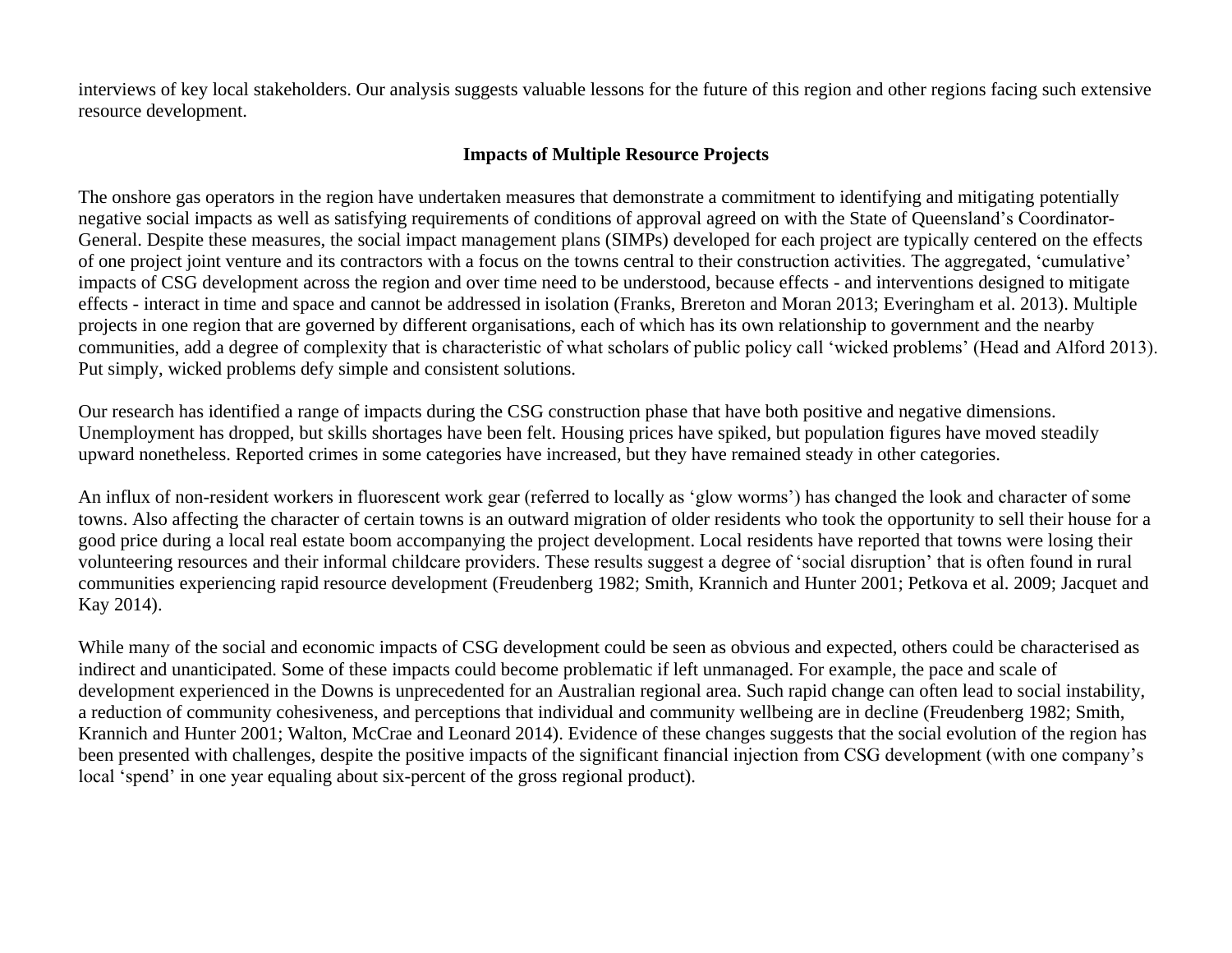### **Measuring These Cumulative Impacts of Onshore Gas Development**

Cumulative social and economic impacts involve a complex array of factors (Franks, Brereton and Moran 2013), as noted. Often, the positive impacts are immediate, tangible and measureable (Petkova et al. 2009). For example, employment opportunities emerge, high wages are on offer, road and infrastructure improvements are undertaken, and local businesses grow. Negative impacts can be slower to emerge, can have their own follow-on effects, are less visible, and can be more difficult to measure. For example, increasing transience – e.g., movement of contractors into the region for specific aspects of construction – can contribute to disruption in school classrooms due to student turnover (which local principals have reported) and ongoing needs to train new staff (which local business owners have reported). Additionally, impacts are experienced differently in different towns according to the town's size, proximity to the resource development (for example, is there a camp for non-resident workers nearby), and pre-existing socio-economic profile (vibrant or with a disproportionate share of low-income earners, which rural regions can have).

To understand the range and magnitude of these cumulative impacts, our research team assessed trend data going back fifteen years and employed a participatory approach to generate a compact set of socio-economic indicators. These indicators monitor changes in core community 'assets' that include human and financial capital, infrastructure, skills base, social connections, and the environment. The particular indicators that have been prioritised in the research relate to population, income, employment, housing affordability, safety, and wellbeing. These priorities were selected with input from members of the community, government, and industry.

The size of the set of indicators was determined by a drive to identify the minimum amount of data needed to characterise 'how the town was going'. Additionally, the indicators selected needed to correspond with activities or information that could be seen in the town – such as prices for houses evident in the windows of real estate agencies.

For each of the chosen indicators, time series data was collected for five towns in the Western Downs local government area, dating back to 2001. Historical data enabled the identification of long-term trends in indicators from before CSG development, through the peak construction period (2009-2014) and into the relatively more stable 20 or 30 years of operations. The fifteen-year history offers three benchmark years when the Australian census was held – 2001, 2006, and 2011. Support has recently been obtained to extend this tracking to 2017 and to characterise neighbouring regions affected by CSG development to the west, east, and north.

The indicator data has been presented as timeline charts, which were taken to key stakeholders in industry, government, and the communities. The charts were used to stimulate discussion and assess the extent to which the data reflected the impacts that individuals perceived. The discussions about this data have enabled exploration of possible causal factors for certain changes (like spikes in rental housing costs) and how local residents and businesses responded to mitigate those impacts (such as subsidising the wages for service employees).

The accounts of individual experiences of these impacts suggested how impacts might have become, or might yet become, problematic. We distinguished between anecdotal evidence, rumour, and mechanisms of change that were supported by our trend data. In other words, this process of collecting and then 'ground truthing' data has allowed the team to compare evidence with perceptions of change.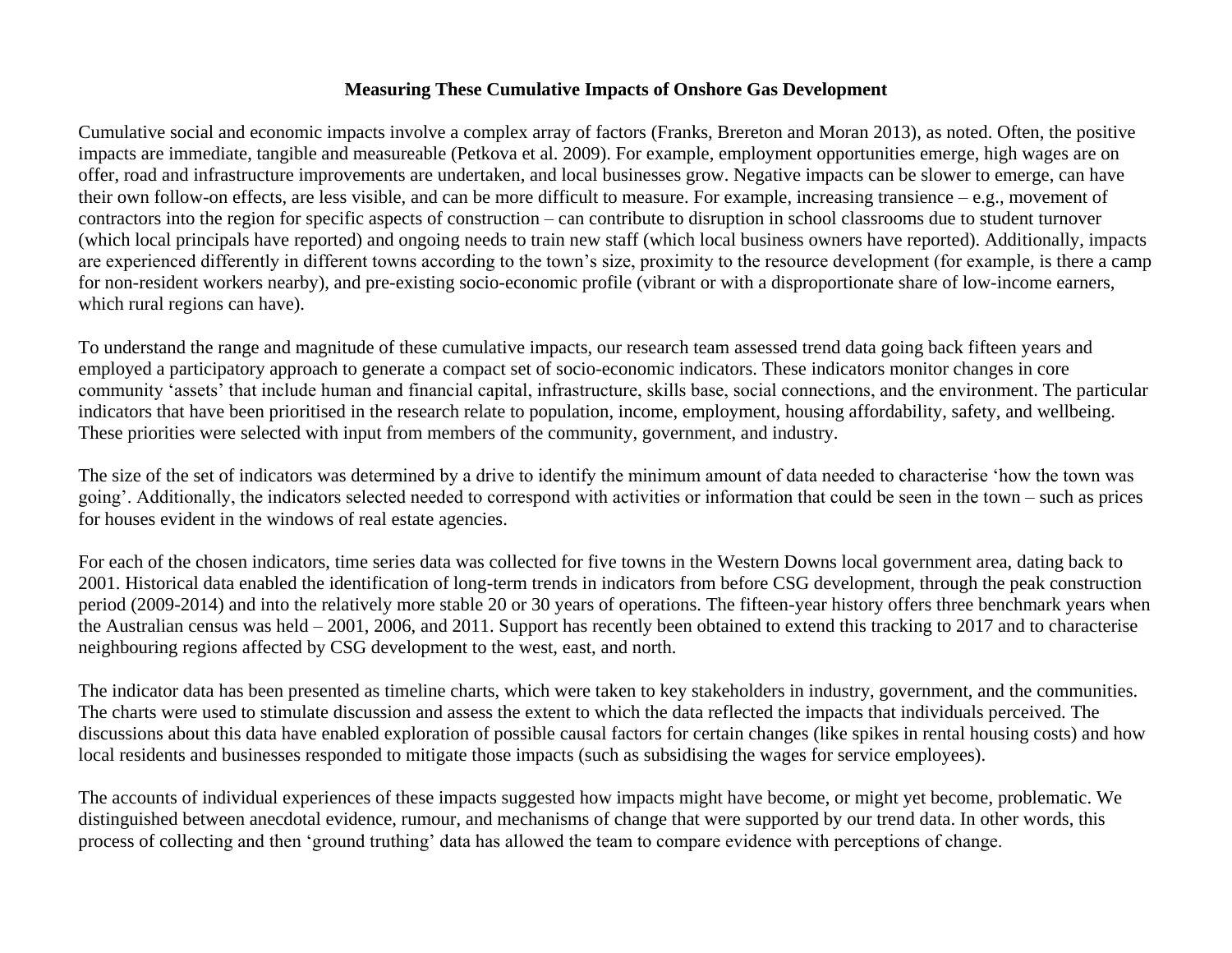### **Evidence versus Perceptions of Change**

We employed 'sociological sampling' (Gold 1997) to identify key people in the towns, individuals whose line of work or recent experiences were seen by others as representative of a specific area of interest (relevant to the indicators). For example, we interviewed long-established real estate agents, business and community group leaders, local police, and staff in government agencies. The people whom we interviewed confirmed that most of the indicator trends accurately reflected their personal experiences, but others did not. Most of these people thought that average personal income levels would be higher than the data showed, as they explained that they viewed the resources sector as paying high wages.

Interviewees spoke of a 'two-speed economy' that they had noticed emerging in their communities. They noted that certain businesses and individuals seemed able to win jobs or contracts associated with CSG development and could prosper, while others were perceived to have missed out, receiving few benefits or even suffering from additional stresses from the CSG developments. Some identified what they saw as an apparent arbitrariness in the awarding of contracts and in selection of where community investment by CSG companies occurred. Such concerns about what is known in academic circles as procedural justice and distributive justice contributed to reported feelings of bitterness and divisiveness in the communities between those seen to be benefiting (the 'haves') and those not seeming to benefit (the 'have-nots').

Nonetheless, the tangible, positive outcomes from community investment by CSG companies were noted as being generally appreciated. Interestingly, those interviewed did not appear to share a common understanding of the logic or strategy in CSG companies' delivery of these community initiatives. In general, they stated a desire to see what they seemed to feel would be a more equitable distribution of social and economic benefits from CSG development, a predisposition that is characteristic of Australian culture.

Perceptions of population growth are centered on the influx of non-resident workers in an area that – despite a national trend toward decline in rural agricultural towns - had a relatively steady population. Newcomers appear to be a result of the 'multiplier effect' of the CSG development, where between two (Measham and Fleming 2013) and five (Rolfe et al. 2011) services and other industry jobs are created for every one CSG job. That is, people have migrated to the region responding to shortages in both skilled and unskilled labour, whether in skilled areas (e.g., electrical contracting) or unskilled (e.g., food service).

The town of Chinchilla, a hub of CSG activity, was described in an interview as once having been a "sleepy town of around 3,000 people". Since 2008, population in Chinchilla has increased at around 3–4 per cent per year. Annual growth rates reached nearly 10 per cent in 2008 and exceeded 5 per cent in 2011. A population increase of from 5 per cent to 15 per cent per year matches criteria for designation as a resource 'boom town' according to studies in the western United States (Gilmore 1976; Jacquet and Kay 2014). In those regions of North America, a rapid increase in population was documented as overstretching the ability of local government and business to provide needed social services. Having inadequate social services can make an area less attractive to live and invest in. That can generate a downward spiral as residents leave, and the local skills base is depleted. (Gilmore 1976; Jacquet and Kay 2014). A large number of non-resident workers have stayed temporarily in towns or in nearby workers' camps. The small Queensland town of Miles, for example, has a steady town population of around 1,200 but a non-resident workforce in town and in nearby camps ranging up to 1,000. One interviewee lamented how "nine out of ten people you see on the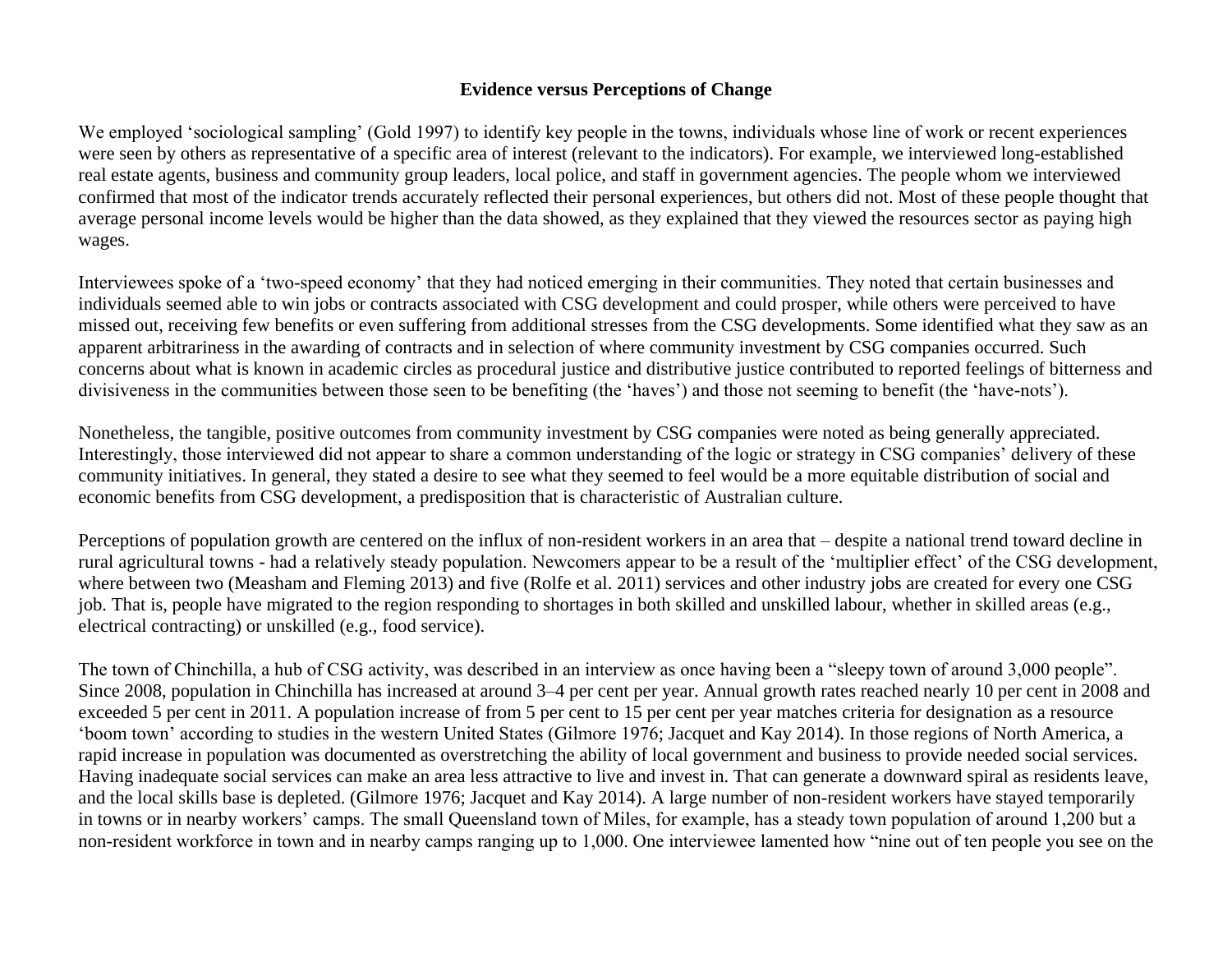street are strangers". In a small country town with traditionally strong social cohesion, the presence of "strangers", mostly men, was described by local residents as being "disturbing" [\(Figure 1\)](#page-7-0).

With a high proportion of unfamiliar men in town, interviewees relayed how some local women feared for their and their children's safety. It was reported that women changed their socialising behaviours and avoided those pubs that tended to be populated mainly by CSG workers. However, the number of reported assaults on women did not increase, according to local police statistics. That result is contrary to findings for a large number of North American energy 'boom towns' (Haggerty et al. 2014) and other resource regions in Australia (Carrington, Hogg and McIntosh 2011). Over time, the initial fear of crime reportedly dissipated as residents stated that they "got used to" the presence of non-resident workers.

## **Unexpected and Indirect Impacts**

Indirect, and often two-pronged, impacts of CSG developments on the region's social structures, culture, and wellbeing were noted. For example, the influx of non-resident workers as part of the CSG construction phase created significant financial benefits for those providing temporary accommodation and housing. Motel rooms were fully booked year round with few vacancies available for tourists. As a result, tourism-based enterprises reportedly suffered.

Similarly, rising house and rental prices caught the attention of property market investors. A proportion of houses sold by long-term residents were bought by investors in distant capital cities (e.g., Melbourne) for use as rental properties. The level of investment in the local housing market resulted in the cost of housing being characterised 'unaffordable' for many local renters, such as those in government employment – teachers and police officers. Real estate agents stated that lower-income families had been forced to move to smaller towns away from the CSG development and in the regional city of Toowoomba [\(Figure 2\)](#page-8-0).

The larger and more economically diverse town of Dalby remained relatively affordable. As a result, some CSG-related workers reportedly moved from Chinchilla or Miles to Dalby. Their daily commute to work sites west of Dalby increased traffic on the roads. One long-term resident in Dalby noted how this commuting was a reversal of the traditional trend, where people living in the smaller towns would travel to Dalby for work opportunities. One can attribute such shifts and travel of materials and workers to rural worksites as contributing to traffic becoming the most common complaint received by the CSG companies' community engagement staff. So, the issue of where housing was available in relation to work sites can be seen as inherently related to issues around traffic volume and road safety.

Camps constructed to accommodate the increasing number of non-resident workers did not become operational in time to avoid a housing shortfall. CSG companies were required, as an outcome of their Queensland government approval process, to construct permanent housing in some towns. Other housing was built by private developers attempting to capitalise on the property 'boom'. Some houses were purpose-built and were noted to be unsympathetic to the rural character of the towns. Homes with four or five bedrooms, each with an ensuite, were described by local residents as potentially being difficult to sell as family homes in the future.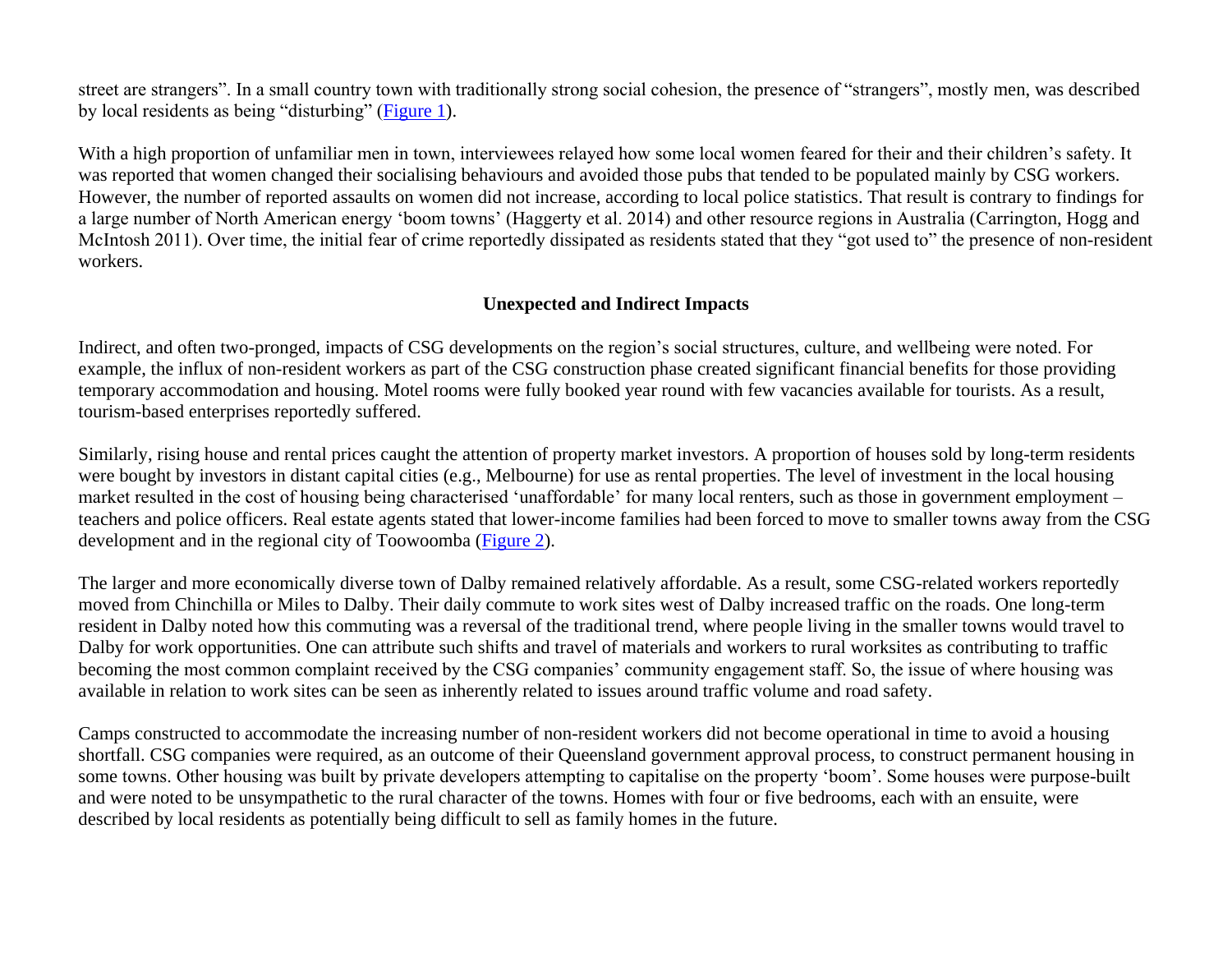The need for a large non-resident workforce is now ending with the decline of CSG construction activity. Pipelines, compression stations, and water treatment facilities have, for the most part, been built. The end of the construction phase has been followed by a rise in vacancies. Chinchilla is reported to now have 230 vacant houses, a vacancy rate of 20 per cent. One real estate agent described the situation as "disastrous".

# **A Town-Level Focus and Cumulative Regional Effects**

Examining individual experiences at town level has revealed how each town has been impacted differently and seems to have responded differently to changes. The level of benefits and the degree of negative impacts in each town appears to have been influenced by town size, connectivity – that is, ease of access to key services, and the degree of fragmentation in decision-making, i.e., the extent to which decisionmaking can potentially be misaligned between local government and the private sector.

Despite such evident town-level differences, natural gas operators currently report the expected, and measured, socio-economic impacts of their activities mainly at the regional level only. Our analysis shows that regional changes have statistically been deceptively small. Our study suggests that more reporting at the town scale is needed. Though the companies are reporting regionally, their staff tends to describe company construction, operation, and staffing in relation to specific towns, usually the ones closest to their gas field leases. A positive impact in these towns – e.g., through local community investment and local procurement of goods and services - enables the company to earn a 'social license to operate'.

However, it can be argued that the well-intended policies and protocols employed by a single company for managing impacts at the town level ought to be coordinated and aligned with the efforts of other companies in that town and in the region. To some extent, the four natural gas operators in the Western Downs have coordinated their efforts. Extending that coordination both locally and across the region could see synergies arising among beneficial impacts to counteract potentially negative, cumulative impacts. Onshore gas development can benefit southern Queensland not only through such synergies. It can provide lessons about mitigating or enhancing social and economic impacts that can lead to less local stress and greater lasting gains from future resource development.

### **References Cited**

Carrington, K., R. Hogg, and A. McIntosh, 2011, The resource boom's underbelly: Criminological impacts of mining development: Australian & New Zealand Journal of Criminology, v. 44, p. 335-354.

Everingham, J., N. Collins, D. Rodriguez, J. Cavaye, S. Vink, W. Rifkin, and T. Baumgartl, 2013, Energy resources from the food bowl: an uneasy co-existence. Identifying and managing cumulative impacts of mining and agriculture: Project report, CSRM, The University of Queensland, Brisbane.

Franks, D., D. Brereton, and C. Moran, 2013, The cumulative dimensions of impact in resource regions: Resources Policy, v. 38, p. 640-647.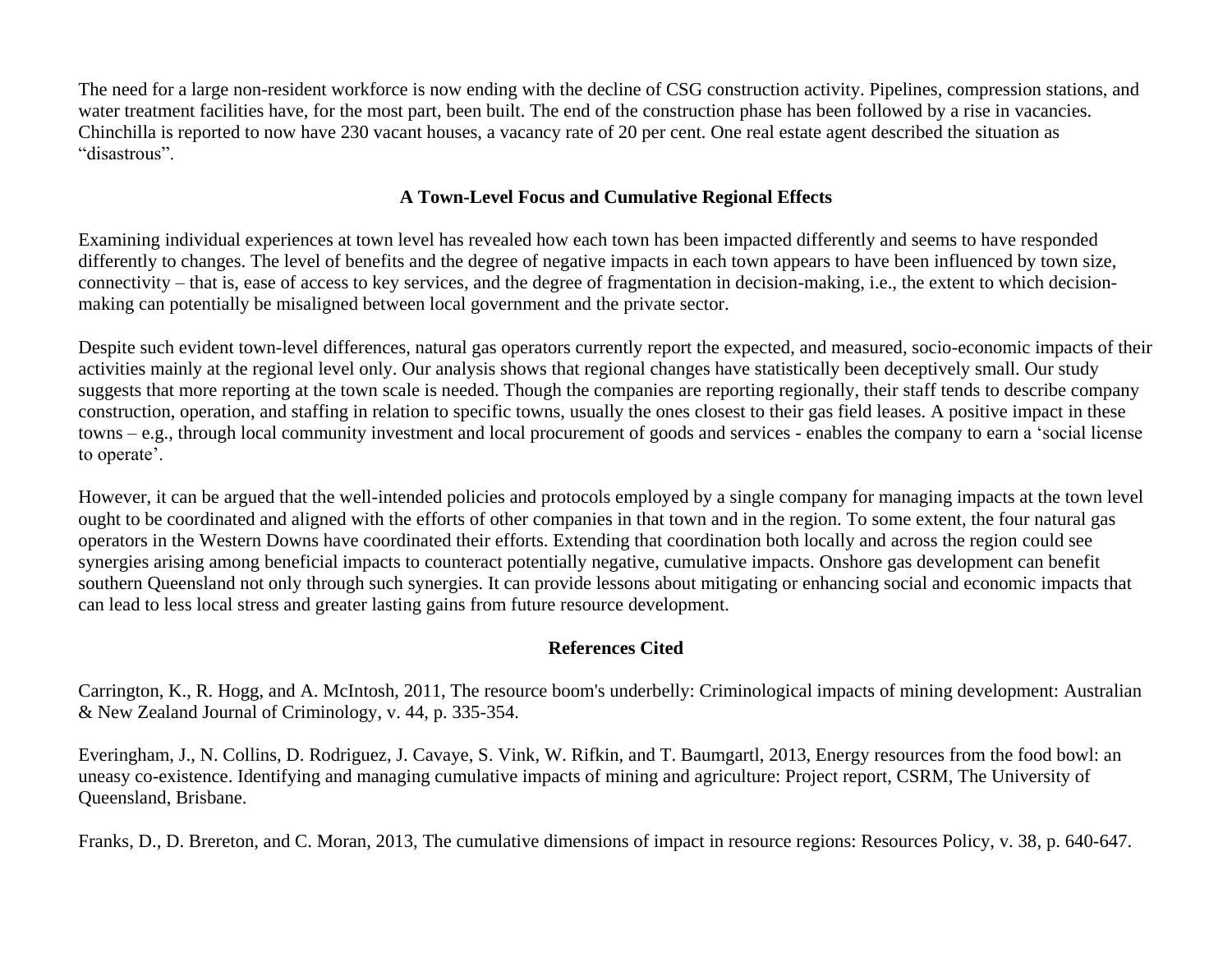Freudenberg, W., 1982, The Impacts of Rapid Growth on the Social and Personal Well-Being of Local Community Residents: in B. Weber and R. Howell, (eds.), Coping With Rapid Growth in Rural Communities. Boulder, Colorado: Westview Press.

Gilmore, J.S., 1976, Boom towns may hinder energy resource development: Science, v. 191, p. 535-540.

Gold, R.L., 1997, The Ethnographic Method in Sociology: Qualitative Inquiry, v. 3, p. 388-402.

Haggerty, J., P.H. Gude, M. Delorey, and R. Rasker, 2014, Long-term effects of income specialization in oil and gas extraction: The U.S. West, 1980–2011: Energy Economics, v. 45, p. 186-195.

Head, B.W., and J. Alford, 2013, Wicked Problems: Implications for Public Policy and Management: Administration & Society, v. 47/6, Web Accessed November 15, 2015, http://aas.sagepub.com/content/early/2013/03/27/0095399713481601

Jacquet, J.B., and D.L. Kay, 2014, The Unconventional Boomtown: Updating the Impact Model to Fit New Spatial and Temporal Scales: Journal of Rural and Community Development, v. 9, p. 1-23.

Measham T.G., and D.A. Fleming, 2013, Impacts of unconventional gas development on rural community decline: November 2013, CSIRO, Australia.

Petkova, V., S. Lockie, J. Rolfe, and G. Ivanova, 2009, Mining Developments and Social Impacts on Communities: Bowen Basin Case Studies: Rural Society, v. 19/3, p. 211-228.

Rolfe, J., D. Gregg, G. Ivanova, R. Lawrence, and D. Rynne, 2011, The Economic Contribution of the Resources Sector by Regional Areas in Queensland: Economic Analysis and Policy, v. 41, p. 15-36.

Smith, M.D., R.S. Krannich, and L.M. Hunter, 2001, Growth, decline, stability, and disruption: A longitudinal analysis of social well-being in four western rural communities: Rural Sociology, v. 66, p. 425-450.

Walton, A., R. McCrea, and R. Leonard, 2014, CSIRO survey of community wellbeing and responding to change: Western Downs region in Queensland: CSIRO Technical report, CSIRO, Australia.

*Disclaimer: The University of Queensland (UQ) research discussed in this article was supported by the Centre for Coal Seam Gas (CCSG). CCSG is funded by the University of Queensland and the four industry proponents – QGC, Santos, Arrow Energy, and Australia Pacific LNG. The analysis presented in this article represents the views of the authors and not UQ or the CCSG member organisations.*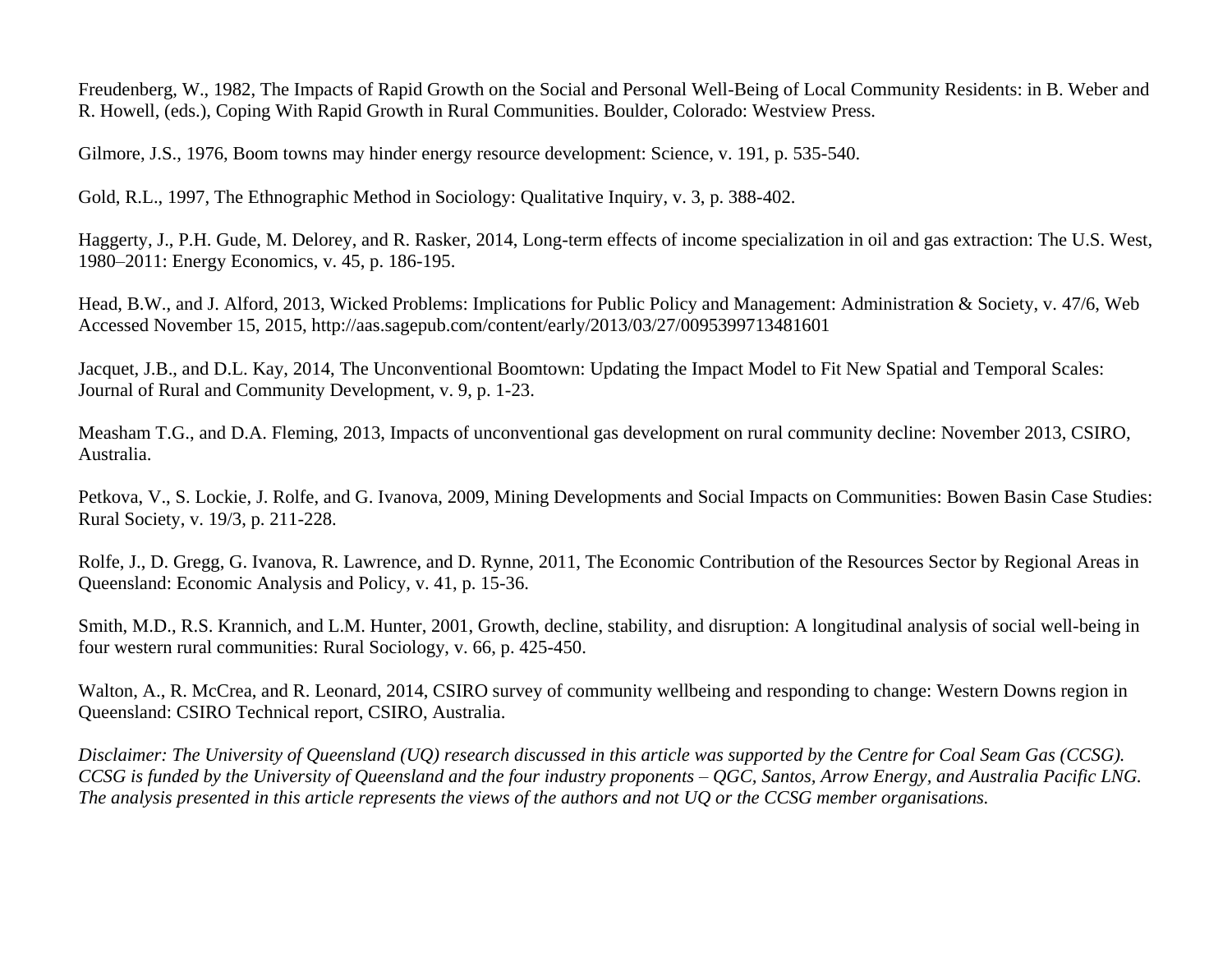<span id="page-7-0"></span>

Figure 1: The proportion of non-resident workers brought by the CSG boom to each town and it surrounding farming district (+5km radius) suggests noticeable impacts for some towns and quite substantial impacts for others. Miles and Wandoan are small towns, Dalby and Chinchilla are larger. Source: Queensland Government Statistician's Office.